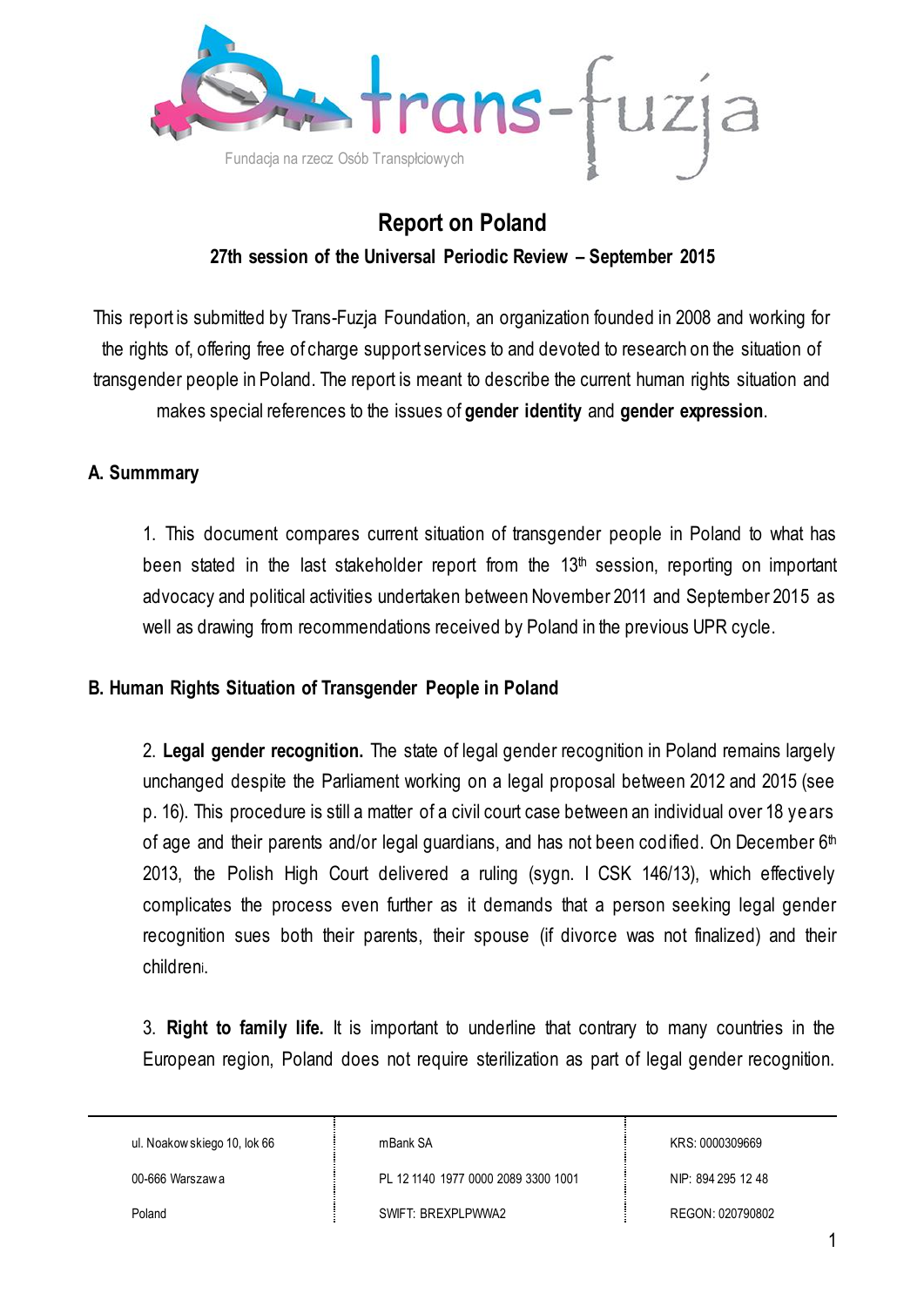There have been, however, cases where this aspect has been challenged by state officials. In 2015, the media reported a case of a transgender man whose daughter could not obtain a birth certificate due to the fact that the Polish law does not recognize a birthing fatherii. The case was eventually solved and the man has been properly recognized as the father, however, an additional prosecutor's intervention has been launched, demanding that the man's legal gender recognition needed to be revoked on the grounds that "he still maintained female reproductive organs". As previously mentioned, there are no legal measures that would force trans people to undergo any sterilization procedures before or after legal recognition, hence the grounds of such demands are highly debate-able.

4. **Right to family life.** Additionally, rights of transitioning parents have so far not been safeguarded by the state, leading to a number of trans people delaying their legal gender recognition and medical transition in fear of losing parental rights. Within the same framework, there are no existing alternatives to trans people and their spouses who wish to remain in a relationship as Poland does not recognize neither same-legal-gender marriage, nor civil partnerships of any kind, hence couples are effectively subjected to force divorce as part of legal gender recognition. Often it would be the health care providers demanding divorce as a diagnosis prerequisite.

3. **Right to physical integrity**. As mentioned in the 2011 stakeholder report, gender recognition as well as gender reassignment practice are still non-transparent and unequal, as heath care providers maintain different approaches to types of medical interventions as pre requisittes for legal gender recognition. While both trans men and trans women are expected to undergo a period of hormone therapy to "physically resemble the gender they want to be assigned to", trans men are forced to undergo chest surgeries which is in deep violation of basic human rights, especially the right to physical integrity.

4. **Right to health**. At the same time, trans people willing to undergo surgery before legal gender recognition, do not have the possibility to access it due to existence of laws that prohibit body alterations leading to "loss of fertility" (Polish penal code, art. 156).

5. **Right to health.** Most gender reassignment procedures are still inaccessible for trans

ul. Noakow skiego 10, lok 66

mBank SA

00-666 Warszaw a

PL 12 1140 1977 0000 2089 3300 1001

Poland

SWIFT: BREXPLPWWA2

KRS: 0000309669

NIP: 894 295 12 48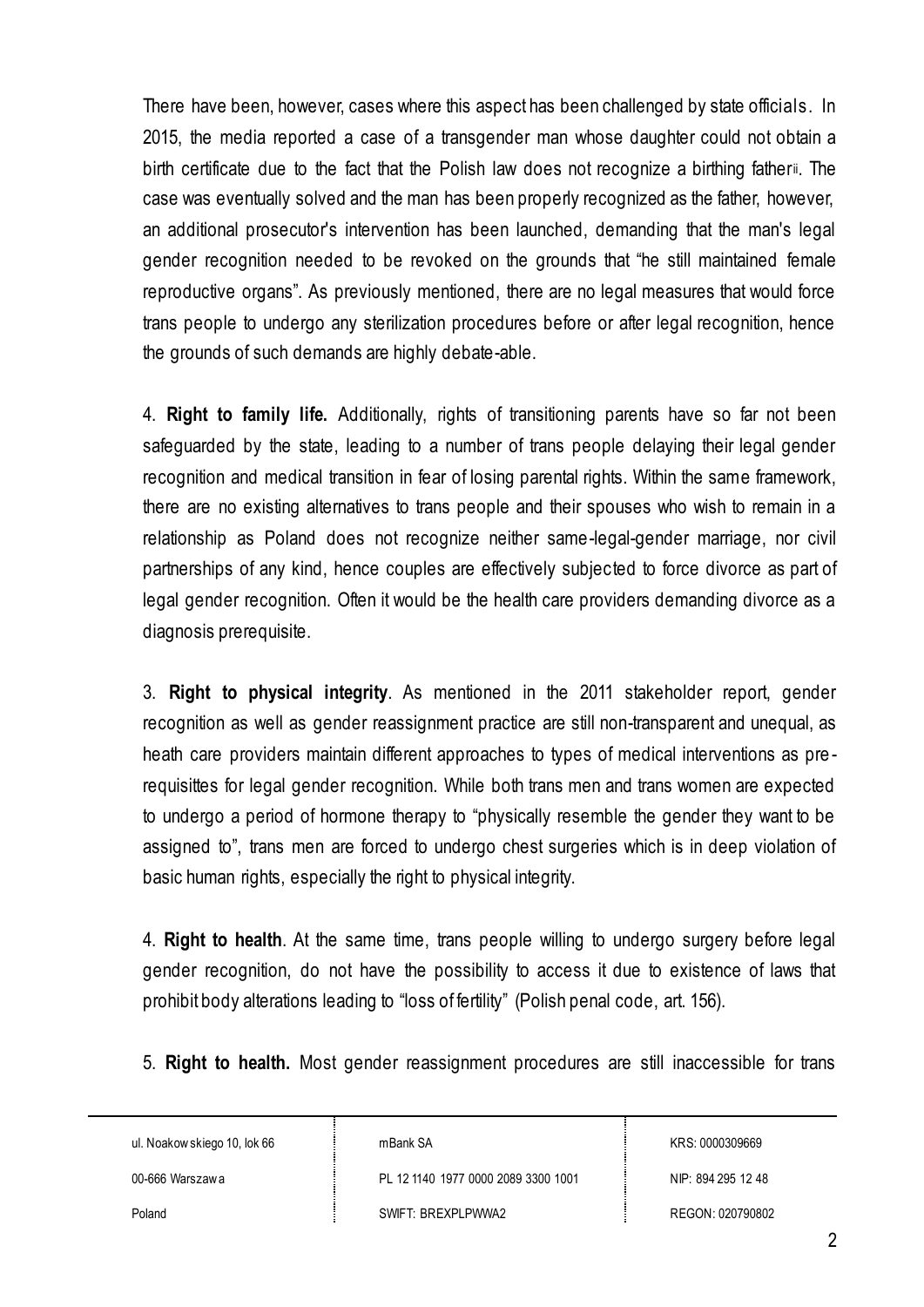people in Poland. While it may be possible to access transition-related services on the national healthcare plan and receive a 30% reduction for hormone therapy, most costs related to medical transition such as surgery and regular checkups with different providers are not covered by the state.

6. **Right to health**. Trans people report trouble accessing state healthcare providers for services associated with gender due to the nature of the national healthcare plan insurance scheme. These have been especially problematic for trans men and trans masculine people seeking gynecological servicesiii.

7. **Equality and non-discrimination.** No policies or laws have been changed since last report cycle. As mentioned in 2011 stakeholder report, the anti-discrimination legislation does not cover grounds of gender identity nor gender expression. Similarly, these grounds are nonexistent within measures aimed to combat hate speech or hate crime.

8. **Equality and non-discrimination.** Transgender people are still discouraged during job interviews, especially on the grounds of their gender expression or their legal status. No legal measures have been introduced to prevent this kind of discrimination.

9. **Right to privacy.** After leaving the workplace (for various reasons) transgender people who went through legal gender recognition often receive employment proving documents (certificates etc.) stating their previous legal status, endangering their right to privacy and very often forcing them to disclose their trans status. This particular aspect was included in the last legal gender recognition proposal processed by the Parliament between 2012 and 2015. (see p. 16)

10. **Right to education.** No new measures have been introduced to combat transphobic bullying in schools or to help transgender students socially transition in schools. During this period, Trans-Fuzja recorded cases of transgender students in need of changing their schools of choice due to the fact that neither the teaching staff nor their supervisors were willing to properly address the treatment of said individuals by their peers and/or teachers.

ul. Noakow skiego 10, lok 66

mBank SA

00-666 Warszaw a

PL 12 1140 1977 0000 2089 3300 1001

SWIFT: BREXPLPWWA2

KRS: 0000309669

NIP: 894 295 12 48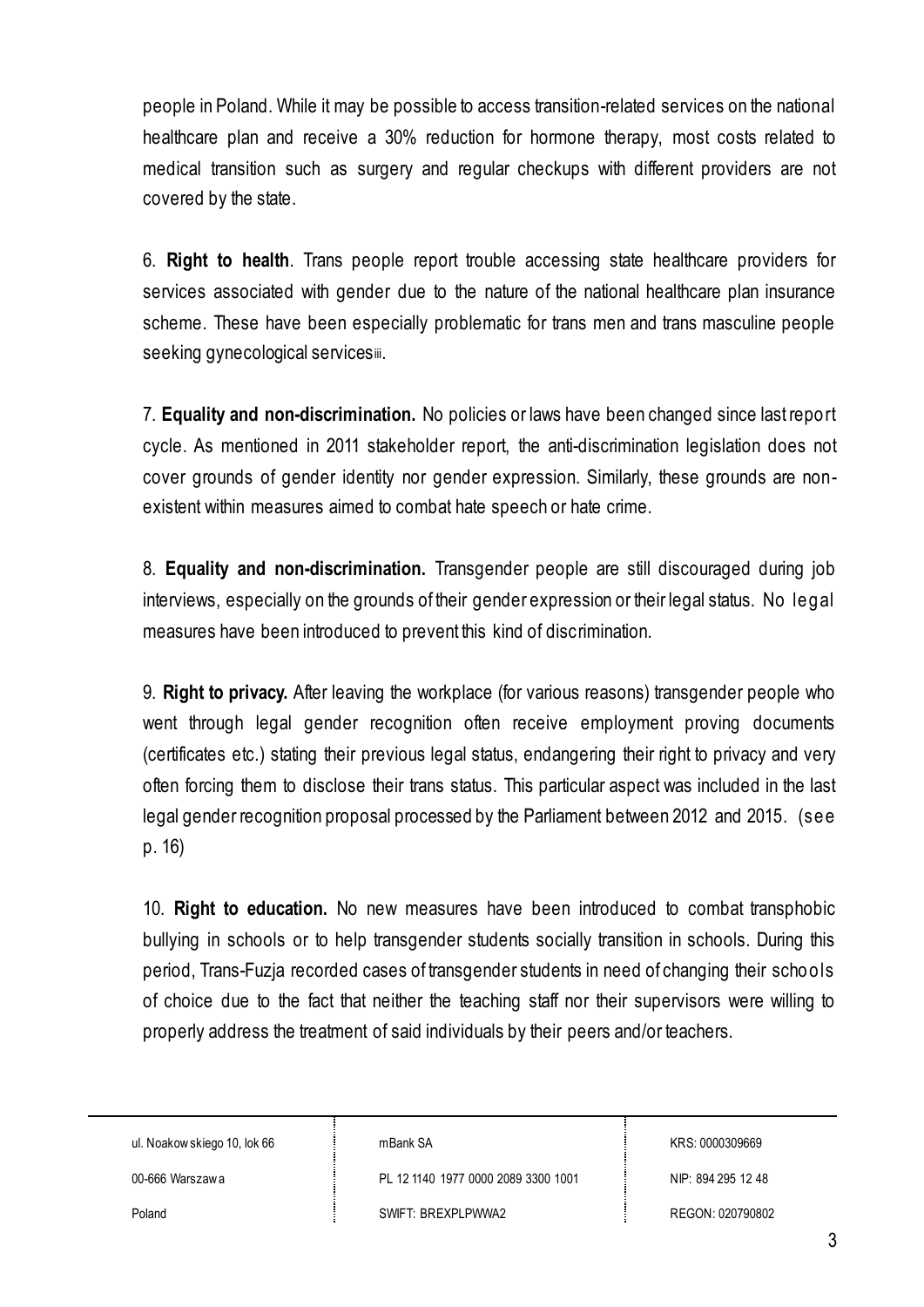#### **C. Working Group Comments on UPR 13th Session and Implementation of Recommendationsiv**

### **a. Comments**

11. Although civil society has argued for introduction of new discrimination grounds into the Polish Equality Act, so far no action has been undertaken. Non-action concerns both previous (in power until September 2015) and current governments. Additionally, when it comes to grounds of gender identity and gender expression, both have been criticized by the authorities for not being properly defined by current legislation and/or not being "define -able", although other countries both within the European region and beyond, such as Danmark, Malta, the Netherlands or Argentina do not seem to face similar trouble. (III. A. 15.)

12. As previously mentioned, neither gender identity nor gender expression are present in hate crime or hate speech laws nor are transgender people explicitly protected in anti-discrimination legislation. This is despite ongoing advocacy and political work on both issues by different NGO coalitions, including the Equal Chances Coalition. (III. A. 16.)

13. Unemployment of transgender people is still a matter that has not been recognized by Polish authorities as alarming, despite reports on various problematic aspects of legal gender recognition which can lead to long periods of unemployment with some individuals. (III. E. 40)

#### **b. Recommendations**

14. Within the last UPR cycle Poland received 5 recommendations concerning broad LGBTI issues and 1 recommendation stricly mentioning transgender people.

15. Guarantee the full enjoyment of the rights of the LGBT community (rec. 90.67). This recommendation has been accepted and was said to be "in the course of implementation", which, as this report shows, is a subject of debate.

16. Adopt regulations recognising the rights of same-sex couples and of self-defined gender or transgender persons (rec. 90.69). Recommendation partially accepted. State reply did not

ul. Noakow skiego 10, lok 66

mBank SA

00-666 Warszaw a

PL 12 1140 1977 0000 2089 3300 1001

Poland

SWIFT: BREXPLPWWA2

KRS: 0000309669

NIP: 894 295 12 48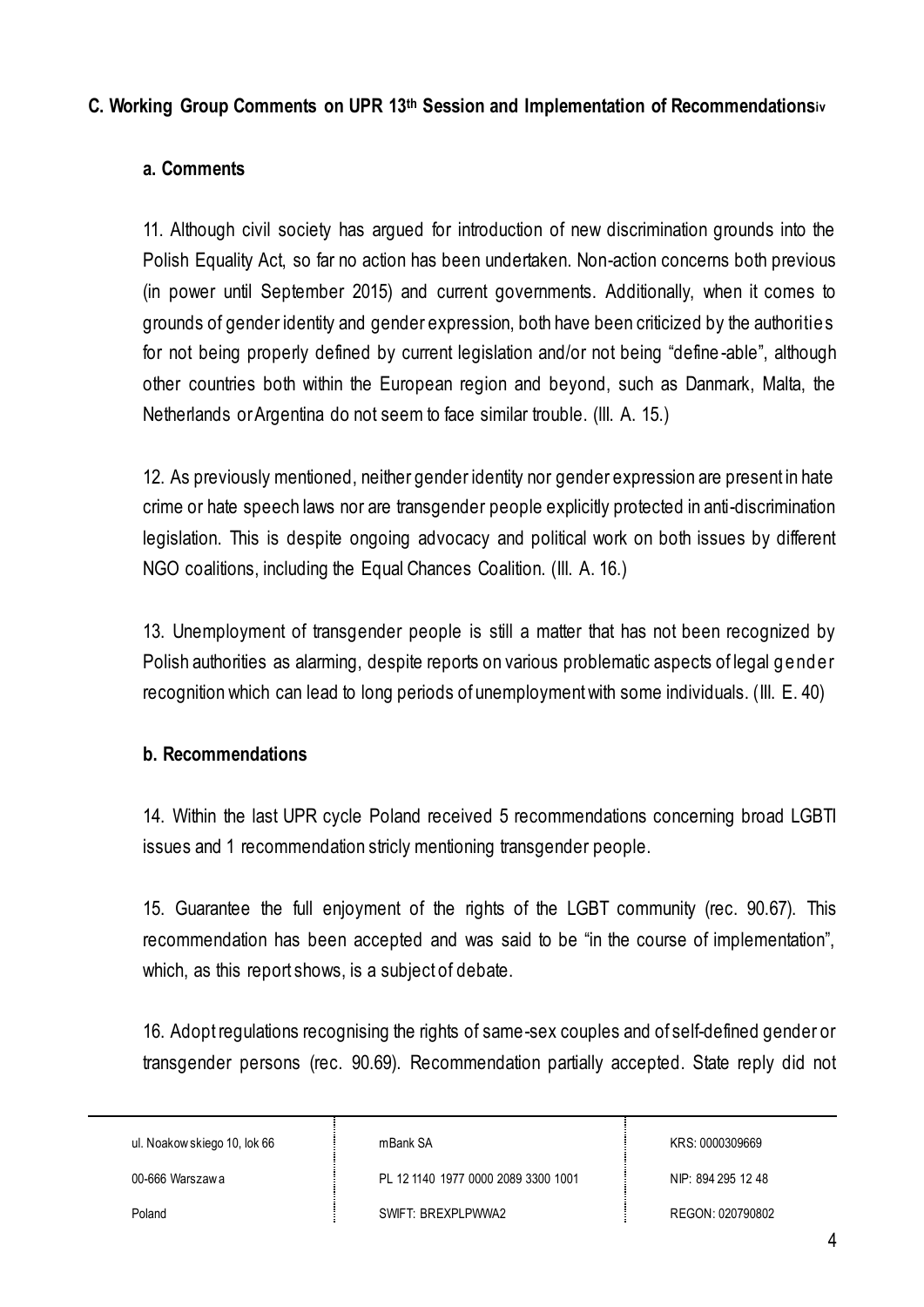mention any plans for a legal gender recognition legislation. Such legislation has been proposed to the Parliament, passed and finally vetoed by the Polish President. The veto remained, as Parliament decided to not act on it.<sup>v</sup>

17. Strengthen anti-discrimination laws with regard to a better protection of LGBT persons and persons with disabilities (rec. 90.70.). This recommendation has been accepted. As this report shows, transgender people have still not been included in the Polish anti-discrimination law.

18. The adoption of policies that safeguard the rights of LGBT people and fight discrimination based on sexual orientation (rec. 90.71.). This recommendation has been accepted and was said to be "in the course of implementation". Within this aspect two important policy changes need to be mentioned. During the work on a new gender recognition legislation, partial funding of hormone therapy has been introduced in 2015 by the Polish Ministry of Health, which Trans-Fuzja welcomed as a clear sign that at least some aspects of trans people's health care needs have been recognized by the Parliament. However, in 2016 a problematic draft of a new policy on diplomas and certificates of higher education has been introduced. The draft adds additional barriers for transgender people who have received legal gender recognition by forcing them to return "both the diploma and all official copies of it" received upon graduation, without which a new diploma or certificate cannot be issued. This change will without a doubt lead to more trans people not being able to prove their education.

19. Institute outreach by police and law enforcement to LGBT persons and communities to increase reporting of hate crimes (rec. 90.94.). Between 2011 and 2014 Trans-Fuzja Foundation recorded an elevated interest of law enforcement in training on transgender issues, especially trainings of young or soon-to-be officers. In late 2015 and throughout 2016, however, the organization noticed a significant decrease in willingness to organize such trainings.

#### **D. Civil Society Recommendations**

20. In light of this report, Trans-Fuzja Foundation proposes the following recommendations to Polish authorities:

ul. Noakow skiego 10, lok 66

mBank SA

00-666 Warszaw a

Poland

PL 12 1140 1977 0000 2089 3300 1001

SWIFT: BREXPLPWWA2

KRS: 0000309669

NIP: 894 295 12 48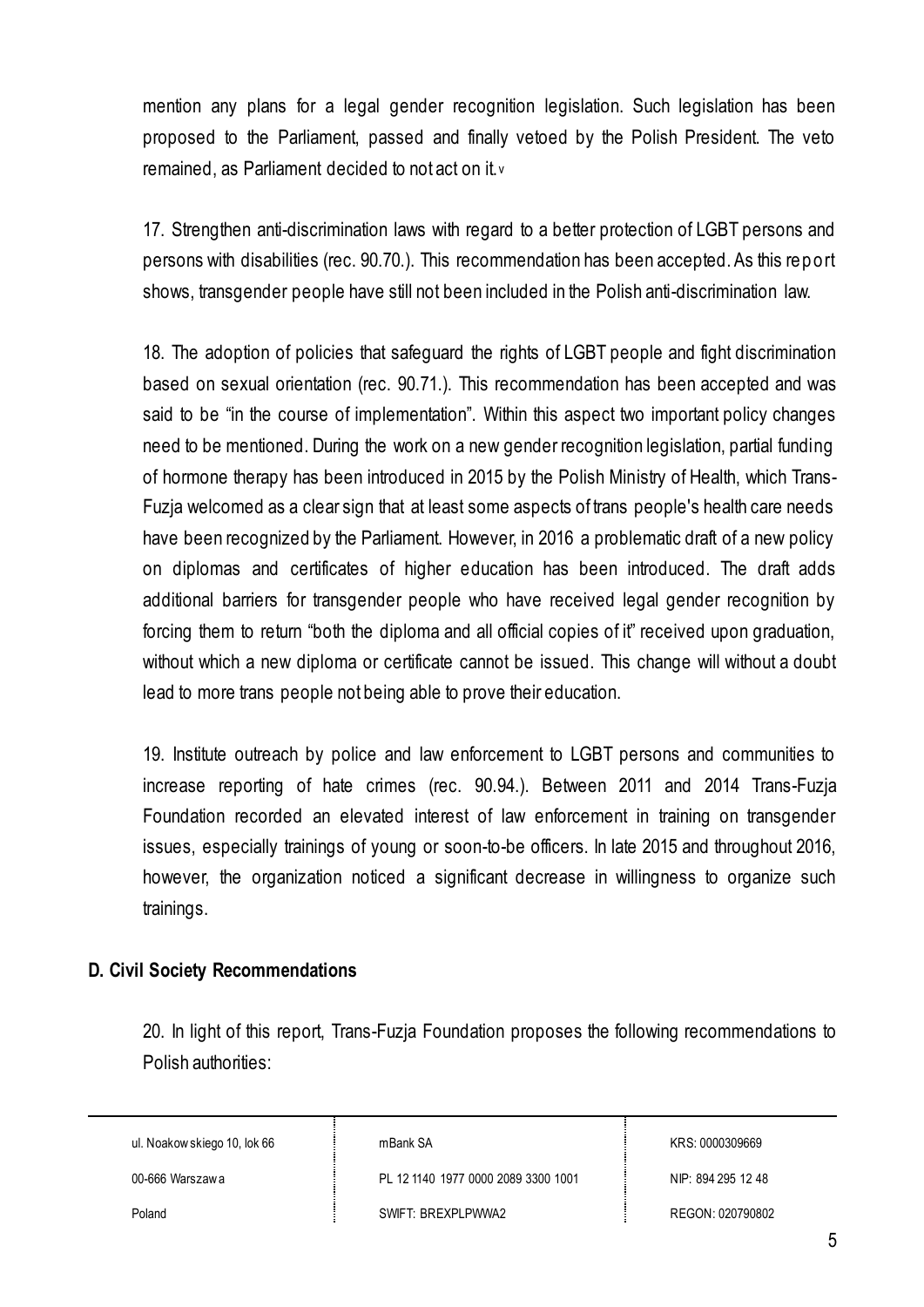21. **Legal gender recognition.** Establish quick, transparent and accessible procedures defined within a legal framework that effectively distinguish between the legal and medical process of transition, leaving medical aspects between individuals and their healthcare providers.

22. **Right to family life.** Ensure that within the legal gender recognition framework trans people's rights as parents are safeguarded (both before and after transition).

23. **Right to physical integrity.** Ensure that no medical interventions are required to access legal gender recognition.

24. **Right to health.** Ensure proper access to surgery before legal gender recognition is finalized based on individual needs.

25. **Right to health.** Introduce a proper financing mechanism of all aspects of medical transition.

26. **Right to health.** Ensure that services usually identified within a gendered framework are accessible to transgender people.

27. **Equality and non-discrimination.** Ensure that transgender people are included in antidiscrimination laws covering all aspects of life.

28. **Right to safety.** Establish hate crime and hate speech legislation covering gender identity and gender expression.

29. **Right to privacy**. Establish legal provisions to prevent forced outing of transgender people in all aspects of life, especially in the work place and when accessing state services of any kind.

30. **Right to education.** Establish policies to combat transphobic bullying and introduce

ul. Noakow skiego 10, lok 66

mBank SA

00-666 Warszaw a

PL 12 1140 1977 0000 2089 3300 1001

KRS: 0000309669

NIP: 894 295 12 48

REGON: 020790802

Poland

SWIFT: BREXPLPWWA2